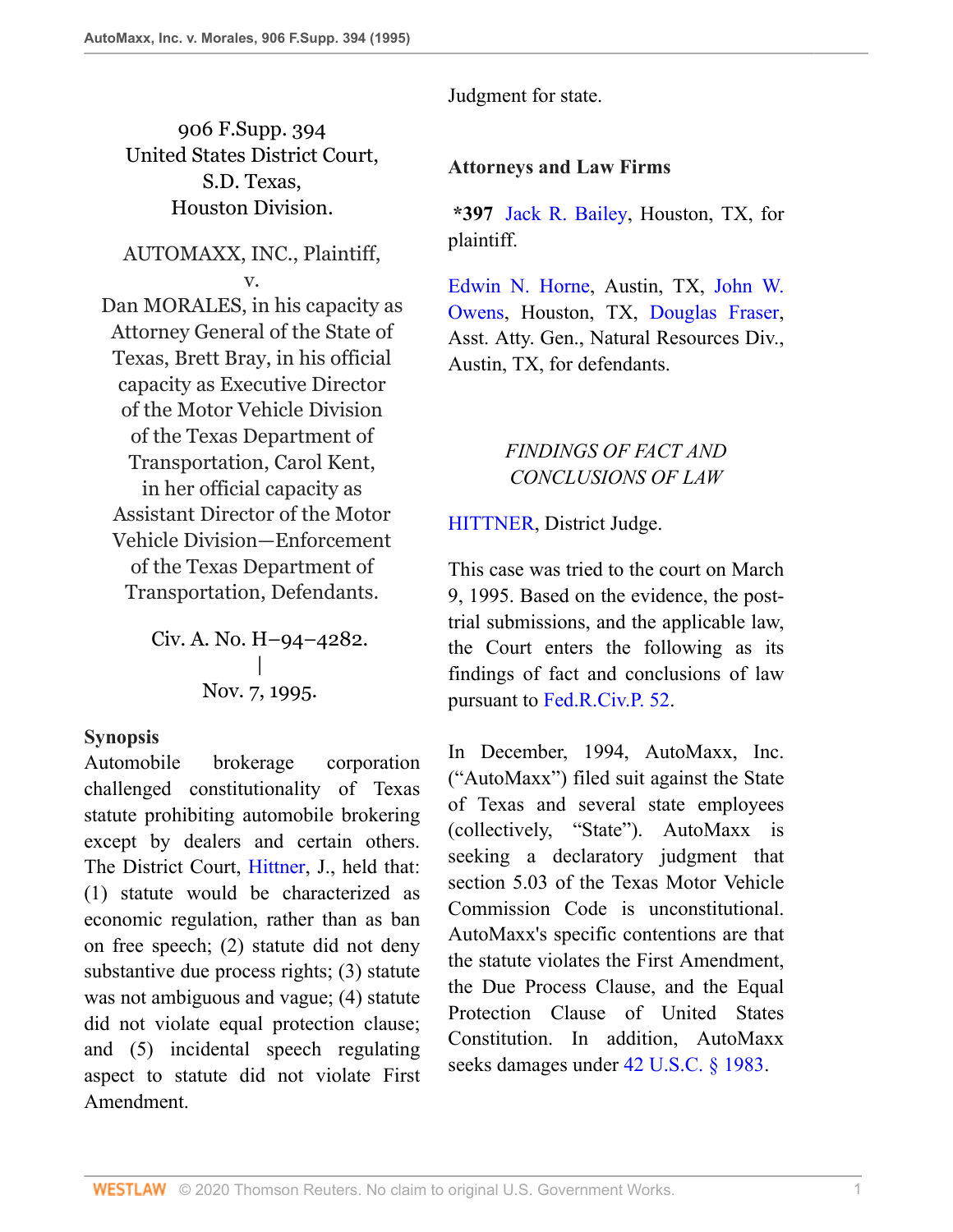#### <span id="page-1-2"></span>The Anti–Brokering Statute.

In 1971 the Texas legislature enacted the Texas Motor Vehicle Commission Code ("TMVCC"). [Tex.Rev.Civ.Stat.Ann. art.](http://www.westlaw.com/Link/Document/FullText?findType=L&pubNum=1000188&cite=TXCSART4413(36)&originatingDoc=I3e815b11564411d9bf30d7fdf51b6bd4&refType=LQ&originationContext=document&vr=3.0&rs=cblt1.0&transitionType=DocumentItem&contextData=(sc.UserEnteredCitation)) [4413\(36\) §§ 1.01 et seq.](http://www.westlaw.com/Link/Document/FullText?findType=L&pubNum=1000188&cite=TXCSART4413(36)&originatingDoc=I3e815b11564411d9bf30d7fdf51b6bd4&refType=LQ&originationContext=document&vr=3.0&rs=cblt1.0&transitionType=DocumentItem&contextData=(sc.UserEnteredCitation)) (Vernon [1](#page-1-0)976 & Supp.1995).<sup>1</sup> The legislature's stated purpose in enacting the TMVCC was to "provide for compliance with manufacturer's warranties, and to prevent frauds, unfair practices, discriminations, impositions, and other abuses of [Texas] citizens." TMVCC  $\frac{102}{102}$ . In 1979 the TMVCC was amended to add section 5.03, the anti-brokering statute.<sup>[2](#page-1-1)</sup> Section 5.03 provides that "[a] person may not act as, offer to act as, or hold itself out to be, a broker." TMVCC § 5.03. Section 1.03(10) of the Code defines a broker as a person who:

- <span id="page-1-0"></span>[1](#page-1-2) *See* Acts 1971, 62nd Leg., p. 89, ch. 51, [§ 1](http://www.westlaw.com/Link/Document/FullText?findType=L&pubNum=1000546&cite=26USCAS1&originatingDoc=I3e815b11564411d9bf30d7fdf51b6bd4&refType=LQ&originationContext=document&vr=3.0&rs=cblt1.0&transitionType=DocumentItem&contextData=(sc.UserEnteredCitation)), eff. April 7, 1971.
- <span id="page-1-1"></span>[2](#page-1-3) Acts 1979, 66th Leg., p. 1732, ch. 709, [§ 24](http://www.westlaw.com/Link/Document/FullText?findType=L&pubNum=1000546&cite=26USCAS24&originatingDoc=I3e815b11564411d9bf30d7fdf51b6bd4&refType=LQ&originationContext=document&vr=3.0&rs=cblt1.0&transitionType=DocumentItem&contextData=(sc.UserEnteredCitation)), eff. Sept. 1, 1979; amended by Acts 1989, 71st Leg., ch. 1130, [§ 25,](http://www.westlaw.com/Link/Document/FullText?findType=L&pubNum=1000546&cite=26USCAS25&originatingDoc=I3e815b11564411d9bf30d7fdf51b6bd4&refType=LQ&originationContext=document&vr=3.0&rs=cblt1.0&transitionType=DocumentItem&contextData=(sc.UserEnteredCitation)) eff. June 16, 1989.

for a fee, commission, or other valuable consideration, arranges or offers to arrange a transaction involving the sale, for purposes other than resale, of a new motor vehicle, and who is not:

(A) a dealer or bona fide employee of a dealer when acting on behalf of a dealer;

(B) a representative or bona fide employee of a representative when acting on behalf of a representative;

(C) a distributor or bona fide employee of a distributor when acting on behalf of a distributor; or

(D) at any point in the transaction the bona fide owner of the vehicle involved in the transaction.

Violators of the anti-brokering provision are subject to substantial penalties of up to \$10,000.00 per day, per violation. TMVCC § 6.01(a).

## AutoMaxx's Operation.

<span id="page-1-3"></span>AutoMaxx is a corporation in the business of brokering sales of new cars. AutoMaxx acts as middleman between new car dealers and credit unions and their members. AutoMaxx solicits new car dealers within a given market area to participate in its brokering plan. Each participating dealer establishes its own prices, expressed as a maximum amount of dollars over dealer invoice. The dealers designate salespeople who are authorized to offer the special prices and deal with credit union members participating in the plan.

AutoMaxx provides participating credit unions with a list of the participating dealers, **\*398** their telephone numbers, addresses, names of designated salespeople, and the vehicle prices. The credit unions publish the information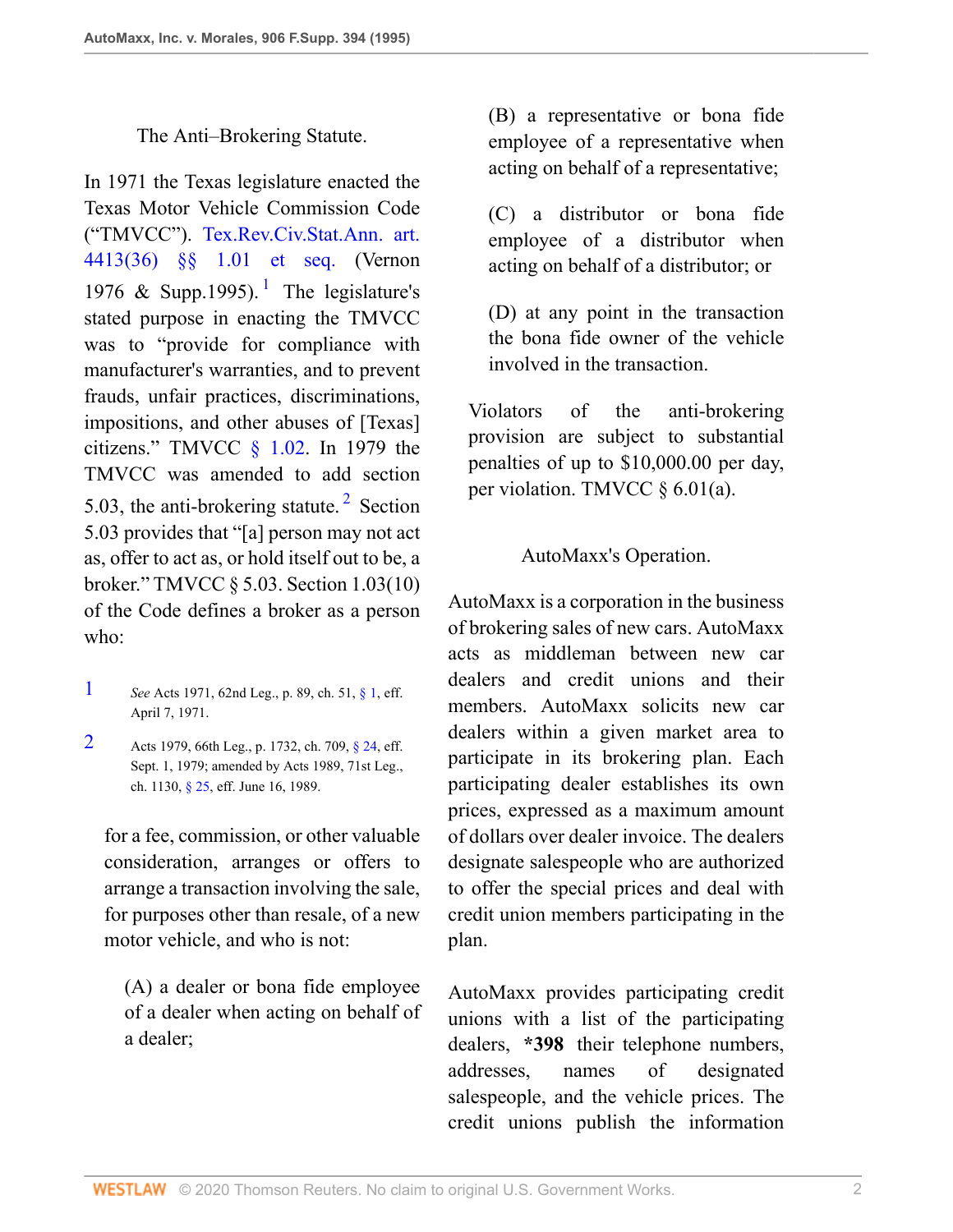and offer their members financing to purchase the vehicles at the special prices. Most credit union members obtain preapproved credit from their credit union before visiting the dealer. As part of the plan, the dealers agree to refrain from persuading credit union members to finance their purchase through the dealer rather than the credit union.

AutoMaxx is paid \$100 by the dealer for each vehicle sold through the AutoMaxx plan. AutoMaxx does not purchase the vehicles or obtain title to the vehicles sold. AutoMaxx does not maintain any service or repair facilities, and does not display any of the vehicles for sale.

AutoMaxx also provides services directly to credit union members. For example, AutoMaxx offers access to the dealer price information by telephone. AutoMaxx audits transactions made under its plan to ensure compliance with the quoted maximum prices. It provides free information to credit union members regarding dealer pricing practices and financing arrangements, and conducts seminars aimed at educating consumers about the car buying process.

AutoMaxx began operation in 1988. In 1991 the Motor Vehicle Division of the Texas Department of Transportation investigated AutoMaxx and concluded that AutoMaxx did not violate the antibrokering statute. In 1994 the Motor Vehicle Division investigated AutoMaxx again. Although AutoMaxx had made no substantial changes in its business

practices, the second investigation found AutoMaxx in violation of the statute.

In December 1994, the Motor Vehicle Division informed AutoMaxx that a complaint would be filed the following month alleging violation of the antibrokering statute. The dealers and credit unions participating in the AutoMaxx plan were given notice that any parties still doing business with AutoMaxx at that time would be named as respondents in the complaint. A large number of dealers and credit unions withdrew from the plan and AutoMaxx ceased to do business. AutoMaxx responded by filing suit.  $3\overline{)}$  $3\overline{)}$ 

<span id="page-2-1"></span><span id="page-2-0"></span>[3](#page-2-1) By agreement, the State agreed not to prosecute AutoMaxx under the anti-brokering statute during the pendency of this action.

# Regulation of Speech or Conduct?

 AutoMaxx contends that the antibrokering statute is an impermissible regulation of speech. The State argues that the challenged law does not regulate speech at all but instead is a valid economic regulation. Before addressing the specific constitutional challenges to the law, the Court must determine which is the better characterization of the antibrokering statute.

Brokering, as defined by the antibrokering statute, comprises three elements: (1) "arrang[ing] or offer[ing] to arrange a transaction involving the sale, for purposes other than resale, of a new motor vehicle;" (2) accepting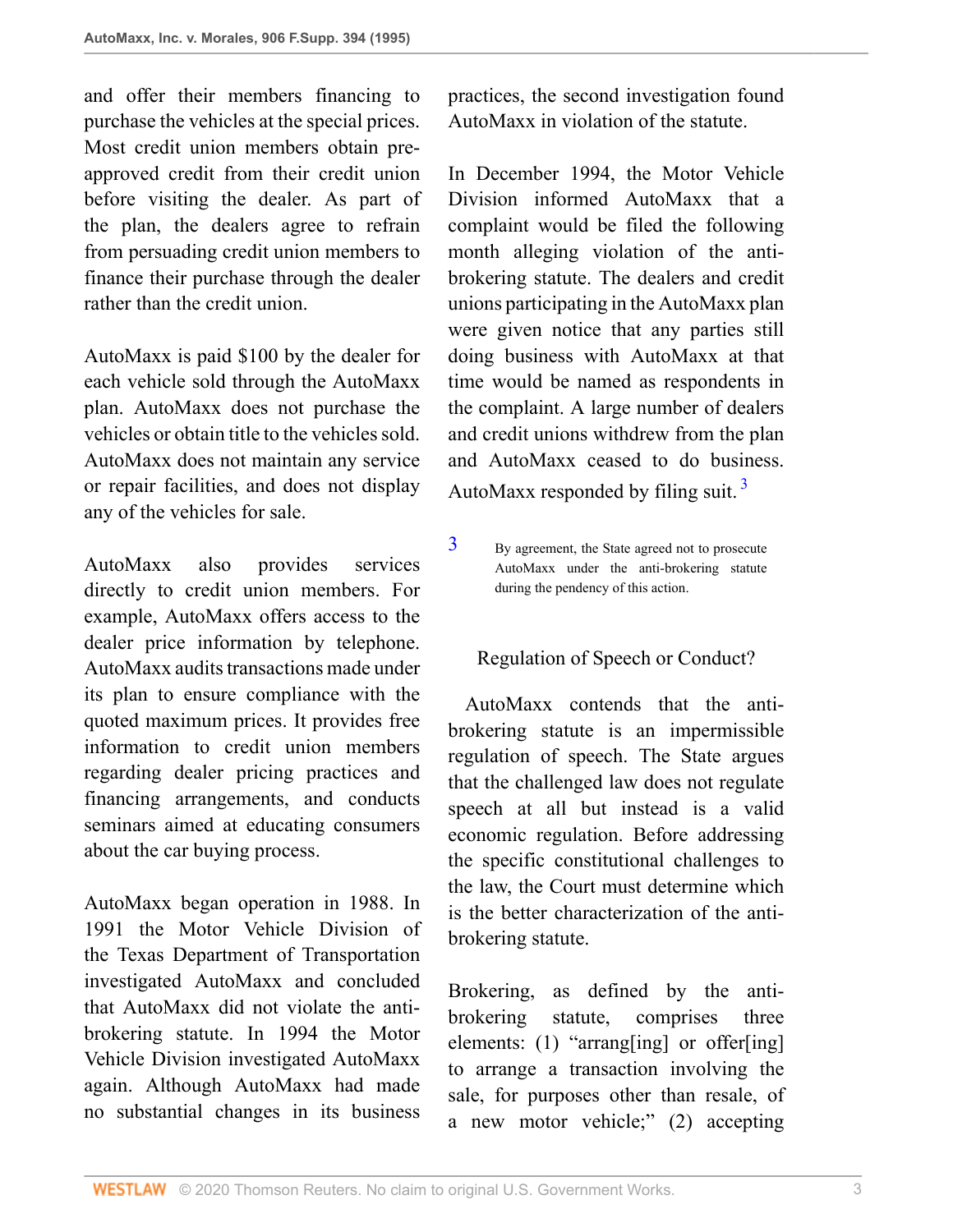<span id="page-3-2"></span>valuable consideration for arranging the transaction; and (3) that the person arranging the sale is not licensed by the State.<sup>[4](#page-3-0)</sup> TMVCC  $\S$  1.03(10). The activity targeted by this statute is the act of selling or arranging the sale of an automobile. The statute does not ban speech, it bans the commercial transaction of receiving a fee for the sale of an automobile. Although speech may be a necessary component of a brokering as defined, it is subordinate to the principle activity regulated by the law.<sup>[5](#page-3-1)</sup> Accordingly, the anti-brokering statute is properly characterized, not as a ban on speech, but rather as an economic regulation well within **\*399** the power of the State to enact. *E.g. [Ohralik v. Ohio](http://www.westlaw.com/Link/Document/FullText?findType=Y&serNum=1978114241&pubNum=0000708&originatingDoc=I3e815b11564411d9bf30d7fdf51b6bd4&refType=RP&fi=co_pp_sp_708_1919&originationContext=document&vr=3.0&rs=cblt1.0&transitionType=DocumentItem&contextData=(sc.UserEnteredCitation)#co_pp_sp_708_1919) State Bar Ass'n,* [436 U.S. 447, 456, 98](http://www.westlaw.com/Link/Document/FullText?findType=Y&serNum=1978114241&pubNum=0000708&originatingDoc=I3e815b11564411d9bf30d7fdf51b6bd4&refType=RP&fi=co_pp_sp_708_1919&originationContext=document&vr=3.0&rs=cblt1.0&transitionType=DocumentItem&contextData=(sc.UserEnteredCitation)#co_pp_sp_708_1919) [S.Ct. 1912, 1919, 56 L.Ed.2d 444 \(1978\)](http://www.westlaw.com/Link/Document/FullText?findType=Y&serNum=1978114241&pubNum=0000708&originatingDoc=I3e815b11564411d9bf30d7fdf51b6bd4&refType=RP&fi=co_pp_sp_708_1919&originationContext=document&vr=3.0&rs=cblt1.0&transitionType=DocumentItem&contextData=(sc.UserEnteredCitation)#co_pp_sp_708_1919) (stating, "the State does not lose its power to regulate commercial activity deemed harmful to the public whenever speech is a component of that activity").

- <span id="page-3-0"></span>[4](#page-3-2) In other words, the party arranging the transaction is not a dealer, representative, distributor, bona fide employee of a dealer, representative or distributor, or the owner of the vehicle at any point in the transaction.
- <span id="page-3-1"></span>[5](#page-3-3) Compare for example, a regulation banning direct mail solicitation to the anti-brokering provision at issue here. The latter regulation presents a comprehensive prohibition on an economic activity. While speech does play a part in successfully brokering a car sale, the key is that an economic transaction was consummated—a transaction which the State deems necessary to regulate. In contrast, a regulation which prohibits solicitation effectively severs the speech element from the commercial conduct connected to the speech. In this situation, the state's ban is

focussed on speech rather than a commercial transaction which incidentally involves speech.

The Substantive Due Process Challenge.

 AutoMaxx alleges that the anti-brokering statute is a violation of its substantive due process rights. Since the statute is an economic regulation, the court is to review the statute solely to determine whether it has a reasonable relation to a valid legislative purpose, and whether it is arbitrary or discriminatory. *[West Coast](http://www.westlaw.com/Link/Document/FullText?findType=Y&serNum=1937122277&pubNum=0000708&originatingDoc=I3e815b11564411d9bf30d7fdf51b6bd4&refType=RP&fi=co_pp_sp_708_585&originationContext=document&vr=3.0&rs=cblt1.0&transitionType=DocumentItem&contextData=(sc.UserEnteredCitation)#co_pp_sp_708_585) [Hotel Co. v. Parrish,](http://www.westlaw.com/Link/Document/FullText?findType=Y&serNum=1937122277&pubNum=0000708&originatingDoc=I3e815b11564411d9bf30d7fdf51b6bd4&refType=RP&fi=co_pp_sp_708_585&originationContext=document&vr=3.0&rs=cblt1.0&transitionType=DocumentItem&contextData=(sc.UserEnteredCitation)#co_pp_sp_708_585)* 300 U.S. 379, 398, [57 S.Ct. 578, 585, 81 L.Ed. 703 \(1937\).](http://www.westlaw.com/Link/Document/FullText?findType=Y&serNum=1937122277&pubNum=0000708&originatingDoc=I3e815b11564411d9bf30d7fdf51b6bd4&refType=RP&fi=co_pp_sp_708_585&originationContext=document&vr=3.0&rs=cblt1.0&transitionType=DocumentItem&contextData=(sc.UserEnteredCitation)#co_pp_sp_708_585) The framework under which this analysis is made is outlined below.

<span id="page-3-3"></span> First, it is the role of legislatures, not courts, to decide on the wisdom, need and appropriateness of legislation. *[Ferguson](http://www.westlaw.com/Link/Document/FullText?findType=Y&serNum=1963101657&pubNum=0000708&originatingDoc=I3e815b11564411d9bf30d7fdf51b6bd4&refType=RP&fi=co_pp_sp_708_1030&originationContext=document&vr=3.0&rs=cblt1.0&transitionType=DocumentItem&contextData=(sc.UserEnteredCitation)#co_pp_sp_708_1030) v. Skrupa,* [372 U.S. 726, 729, 83 S.Ct.](http://www.westlaw.com/Link/Document/FullText?findType=Y&serNum=1963101657&pubNum=0000708&originatingDoc=I3e815b11564411d9bf30d7fdf51b6bd4&refType=RP&fi=co_pp_sp_708_1030&originationContext=document&vr=3.0&rs=cblt1.0&transitionType=DocumentItem&contextData=(sc.UserEnteredCitation)#co_pp_sp_708_1030) [1028, 1030, 10 L.Ed.2d 93 \(1963\)](http://www.westlaw.com/Link/Document/FullText?findType=Y&serNum=1963101657&pubNum=0000708&originatingDoc=I3e815b11564411d9bf30d7fdf51b6bd4&refType=RP&fi=co_pp_sp_708_1030&originationContext=document&vr=3.0&rs=cblt1.0&transitionType=DocumentItem&contextData=(sc.UserEnteredCitation)#co_pp_sp_708_1030). The courts may not "substitute their social and economic beliefs for the judgment of legislative bodies, who are elected to pass laws." *Id.* [at 730, 83 S.Ct. at](http://www.westlaw.com/Link/Document/FullText?findType=Y&serNum=1963101657&pubNum=708&originatingDoc=I3e815b11564411d9bf30d7fdf51b6bd4&refType=RP&fi=co_pp_sp_708_1031&originationContext=document&vr=3.0&rs=cblt1.0&transitionType=DocumentItem&contextData=(sc.UserEnteredCitation)#co_pp_sp_708_1031) [1031.](http://www.westlaw.com/Link/Document/FullText?findType=Y&serNum=1963101657&pubNum=708&originatingDoc=I3e815b11564411d9bf30d7fdf51b6bd4&refType=RP&fi=co_pp_sp_708_1031&originationContext=document&vr=3.0&rs=cblt1.0&transitionType=DocumentItem&contextData=(sc.UserEnteredCitation)#co_pp_sp_708_1031) Second, an economic regulation will not be struck down on substantive due process grounds as long as "there is an evil at hand for correction, and that it might be thought that the particular legislative measure was a rational way to correct it." *[Williamson v. Lee Optical,](http://www.westlaw.com/Link/Document/FullText?findType=Y&serNum=1955121924&pubNum=0000708&originatingDoc=I3e815b11564411d9bf30d7fdf51b6bd4&refType=RP&fi=co_pp_sp_708_464&originationContext=document&vr=3.0&rs=cblt1.0&transitionType=DocumentItem&contextData=(sc.UserEnteredCitation)#co_pp_sp_708_464)* [348 U.S. 483, 488, 75 S.Ct. 461, 464, 99](http://www.westlaw.com/Link/Document/FullText?findType=Y&serNum=1955121924&pubNum=0000708&originatingDoc=I3e815b11564411d9bf30d7fdf51b6bd4&refType=RP&fi=co_pp_sp_708_464&originationContext=document&vr=3.0&rs=cblt1.0&transitionType=DocumentItem&contextData=(sc.UserEnteredCitation)#co_pp_sp_708_464) [L.Ed. 563 \(1955\)](http://www.westlaw.com/Link/Document/FullText?findType=Y&serNum=1955121924&pubNum=0000708&originatingDoc=I3e815b11564411d9bf30d7fdf51b6bd4&refType=RP&fi=co_pp_sp_708_464&originationContext=document&vr=3.0&rs=cblt1.0&transitionType=DocumentItem&contextData=(sc.UserEnteredCitation)#co_pp_sp_708_464). Third, when reviewing the rationality of a particular regulatory scheme, the court may hypothesize what the legislature "might have concluded" in regard to the need for the regulation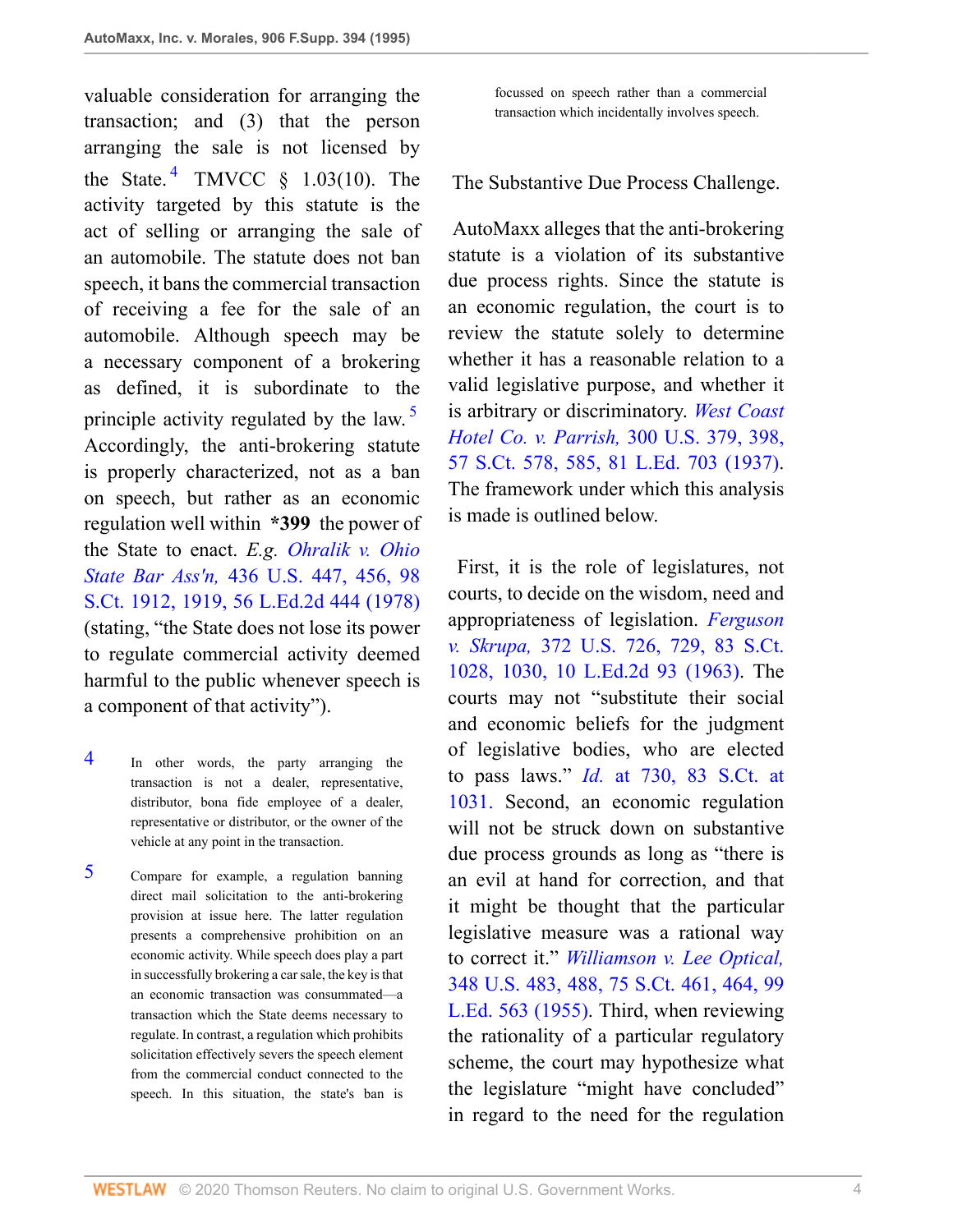and its likely effects. *Id.* [at 487.](http://www.westlaw.com/Link/Document/FullText?findType=Y&serNum=1955121924&originatingDoc=I3e815b11564411d9bf30d7fdf51b6bd4&refType=RP&originationContext=document&vr=3.0&rs=cblt1.0&transitionType=DocumentItem&contextData=(sc.UserEnteredCitation)) Finally, the legislature may anticipate and address problems which have not yet manifested themselves, so long as the problem is at least rationally conceivable. *[Detroit](http://www.westlaw.com/Link/Document/FullText?findType=Y&serNum=1979184240&pubNum=0000345&originatingDoc=I3e815b11564411d9bf30d7fdf51b6bd4&refType=RP&fi=co_pp_sp_345_968&originationContext=document&vr=3.0&rs=cblt1.0&transitionType=DocumentItem&contextData=(sc.UserEnteredCitation)#co_pp_sp_345_968) [Automotive Purchasing Servs. v. Lee,](http://www.westlaw.com/Link/Document/FullText?findType=Y&serNum=1979184240&pubNum=0000345&originatingDoc=I3e815b11564411d9bf30d7fdf51b6bd4&refType=RP&fi=co_pp_sp_345_968&originationContext=document&vr=3.0&rs=cblt1.0&transitionType=DocumentItem&contextData=(sc.UserEnteredCitation)#co_pp_sp_345_968)* 463 [F.Supp. 954, 968 \(D.Md.1978\)](http://www.westlaw.com/Link/Document/FullText?findType=Y&serNum=1979184240&pubNum=0000345&originatingDoc=I3e815b11564411d9bf30d7fdf51b6bd4&refType=RP&fi=co_pp_sp_345_968&originationContext=document&vr=3.0&rs=cblt1.0&transitionType=DocumentItem&contextData=(sc.UserEnteredCitation)#co_pp_sp_345_968) (citing *Olsen v. Nebraska,* [313 U.S. 236, 61](http://www.westlaw.com/Link/Document/FullText?findType=Y&serNum=1941122183&pubNum=0000708&originatingDoc=I3e815b11564411d9bf30d7fdf51b6bd4&refType=RP&originationContext=document&vr=3.0&rs=cblt1.0&transitionType=DocumentItem&contextData=(sc.UserEnteredCitation)) [S.Ct. 862, 85 L.Ed. 1305 \(1941\)](http://www.westlaw.com/Link/Document/FullText?findType=Y&serNum=1941122183&pubNum=0000708&originatingDoc=I3e815b11564411d9bf30d7fdf51b6bd4&refType=RP&originationContext=document&vr=3.0&rs=cblt1.0&transitionType=DocumentItem&contextData=(sc.UserEnteredCitation))); *[Blue v.](http://www.westlaw.com/Link/Document/FullText?findType=Y&serNum=1993089560&pubNum=0000661&originatingDoc=I3e815b11564411d9bf30d7fdf51b6bd4&refType=RP&fi=co_pp_sp_661_870&originationContext=document&vr=3.0&rs=cblt1.0&transitionType=DocumentItem&contextData=(sc.UserEnteredCitation)#co_pp_sp_661_870) McBride,* [252 Kan. 894, 850 P.2d 852, 870](http://www.westlaw.com/Link/Document/FullText?findType=Y&serNum=1993089560&pubNum=0000661&originatingDoc=I3e815b11564411d9bf30d7fdf51b6bd4&refType=RP&fi=co_pp_sp_661_870&originationContext=document&vr=3.0&rs=cblt1.0&transitionType=DocumentItem&contextData=(sc.UserEnteredCitation)#co_pp_sp_661_870) [\(1993\).](http://www.westlaw.com/Link/Document/FullText?findType=Y&serNum=1993089560&pubNum=0000661&originatingDoc=I3e815b11564411d9bf30d7fdf51b6bd4&refType=RP&fi=co_pp_sp_661_870&originationContext=document&vr=3.0&rs=cblt1.0&transitionType=DocumentItem&contextData=(sc.UserEnteredCitation)#co_pp_sp_661_870) Guided by these principles, the Court finds that the anti-brokering statute satisfies the requirements of substantive due process.

The sale and distribution of new cars is a highly regulated field in Texas, as it is in most states. The major players in this industry—manufacturers, distributors, dealers, and representatives —are all subject to extensive licensing and regulation. The anti-brokering statute at issue is another component in this overall scheme.

The Code states that the purpose of the overall licensing scheme is "to provide for compliance with manufacturer's warranties and to prevent fraud, unfair practices, discriminations, impositions, and other abuses of our citizens." TMVCC  $\S$  1.02. Additionally, the State contends that the anti-brokering statute guards against inflated prices for consumers, a lack of recourse through brokers for warranty service and recall adjustments, and the difficulty of locating fly-by-night brokers who commit fraud. The court has no difficulty finding

that these are legitimate and substantial interests.

The anti-brokering statute pursues the goal of providing for compliance with manufacturers' warranties by allowing only licensed dealers to sell new vehicles, and regulating dealers and their relationships with manufacturers, distributors, and representatives. *See* TMVCC §§ 4.01–5.04. Dealers must provide information regarding their "financial resources, business integrity, business ability and experience, ... physical facilities for sales and service, parts and accessories inventory, ... and other factors the Commission considers necessary to determine an applicant's qualifications to adequately serve the motoring public." TMVCC § 4.02(a). Manufacturers, distributors, and representatives must meet similar requirements demonstrating their ability to serve dealers. *See* TMVCC § 4.03(a).

The State argues that brokers can sell vehicles at a lower cost than licensed dealers because they have lower overhead costs. Thus consumers' recourse to dealers may suffer because brokers may drive franchised dealers out of business. This is a particular concern in rural areas where brokers may undercut local dealers by offering lower prices on vehicles sourced from high volume city dealerships. The TMVCC places the **\*400** primary burden of warranty service upon dealers, and uses the licensing provisions to ensure that dealers are in a position to carry out that service. It is not unreasonable for the State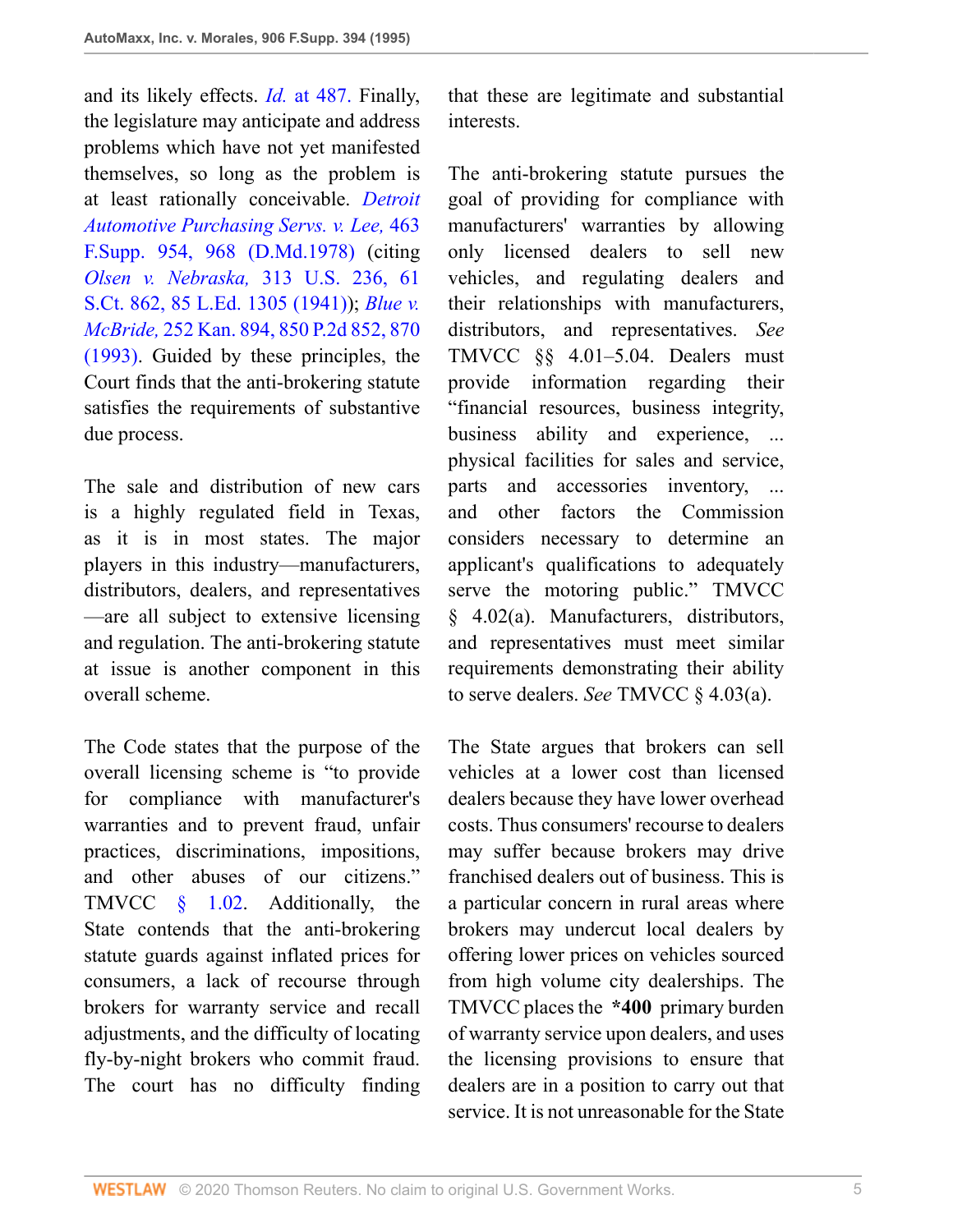to protect dealers from competition to ensure their continued existence so that the public will have access to warranty service.

 The anti-brokering statute is also designed to guard against inflated prices for consumers. The State presented testimony that some consumers may pay more for a new vehicle purchased through a broker. For example, there was evidence that a dealer may simply recoup the broker's fee by adding it to the sales price of the vehicle. And while the Federal Trade Commission may believe that an anti-brokering statute could reduce competition and deny consumers savings that they could realize by using a broker, the court will not strike down an economic regulation merely because it "may be unwise, improvident or out of harmony with a particular school of thought." *Williamson,* [348 U.S. at 488, 75 S.Ct. at](http://www.westlaw.com/Link/Document/FullText?findType=Y&serNum=1955121924&pubNum=0000708&originatingDoc=I3e815b11564411d9bf30d7fdf51b6bd4&refType=RP&fi=co_pp_sp_708_464&originationContext=document&vr=3.0&rs=cblt1.0&transitionType=DocumentItem&contextData=(sc.UserEnteredCitation)#co_pp_sp_708_464) [464.](http://www.westlaw.com/Link/Document/FullText?findType=Y&serNum=1955121924&pubNum=0000708&originatingDoc=I3e815b11564411d9bf30d7fdf51b6bd4&refType=RP&fi=co_pp_sp_708_464&originationContext=document&vr=3.0&rs=cblt1.0&transitionType=DocumentItem&contextData=(sc.UserEnteredCitation)#co_pp_sp_708_464)

The difficulty of locating fly-by-night brokers who commit frauds is also asserted by the State as a goal of the anti-brokering statute. An automobile is a complex, expensive and highly mobile commodity. *See [Detroit Automotive](http://www.westlaw.com/Link/Document/FullText?findType=Y&serNum=1979184240&pubNum=345&originatingDoc=I3e815b11564411d9bf30d7fdf51b6bd4&refType=RP&fi=co_pp_sp_345_969&originationContext=document&vr=3.0&rs=cblt1.0&transitionType=DocumentItem&contextData=(sc.UserEnteredCitation)#co_pp_sp_345_969) Purchasing,* [463 F.Supp. at 969.](http://www.westlaw.com/Link/Document/FullText?findType=Y&serNum=1979184240&pubNum=345&originatingDoc=I3e815b11564411d9bf30d7fdf51b6bd4&refType=RP&fi=co_pp_sp_345_969&originationContext=document&vr=3.0&rs=cblt1.0&transitionType=DocumentItem&contextData=(sc.UserEnteredCitation)#co_pp_sp_345_969) The opportunity for fraud is clearly present in the sale of new vehicles. As noted above, the Motor Vehicle Code places stringent requirements on all parties involved in the sale and distribution of new vehicles. The large financial investment required to become a new vehicle dealer encourages stability and longevity of the dealership.

It is reasonable for the State legislature to have concluded that the lower investment required to become a broker makes it easier for brokers to liquidate their business and avoid apprehension after committing a fraud.

 The fact that the State has not shown that AutoMaxx committed any of the abuses that the statute is designed to prevent is not dispositive. The court's focus should not be how the individual plaintiff operated its business. AutoMaxx's method of operation is not the only form that a broker's business may take. "In determining the issue herein, we must consider brokering in general and what evils occur or may occur therein." *Blue v. McBride,* [252 Kan. 894, 850](http://www.westlaw.com/Link/Document/FullText?findType=Y&serNum=1993089560&pubNum=0000661&originatingDoc=I3e815b11564411d9bf30d7fdf51b6bd4&refType=RP&fi=co_pp_sp_661_871&originationContext=document&vr=3.0&rs=cblt1.0&transitionType=DocumentItem&contextData=(sc.UserEnteredCitation)#co_pp_sp_661_871) [P.2d 852, 871 \(1993\).](http://www.westlaw.com/Link/Document/FullText?findType=Y&serNum=1993089560&pubNum=0000661&originatingDoc=I3e815b11564411d9bf30d7fdf51b6bd4&refType=RP&fi=co_pp_sp_661_871&originationContext=document&vr=3.0&rs=cblt1.0&transitionType=DocumentItem&contextData=(sc.UserEnteredCitation)#co_pp_sp_661_871) The question is whether "brokers are so incapable of committing such injurious acts, that regulating their conduct would not rationally correct an existing evil." *[Detroit](http://www.westlaw.com/Link/Document/FullText?findType=Y&serNum=1979184240&pubNum=345&originatingDoc=I3e815b11564411d9bf30d7fdf51b6bd4&refType=RP&fi=co_pp_sp_345_968&originationContext=document&vr=3.0&rs=cblt1.0&transitionType=DocumentItem&contextData=(sc.UserEnteredCitation)#co_pp_sp_345_968) [Automotive Purchasing,](http://www.westlaw.com/Link/Document/FullText?findType=Y&serNum=1979184240&pubNum=345&originatingDoc=I3e815b11564411d9bf30d7fdf51b6bd4&refType=RP&fi=co_pp_sp_345_968&originationContext=document&vr=3.0&rs=cblt1.0&transitionType=DocumentItem&contextData=(sc.UserEnteredCitation)#co_pp_sp_345_968)* 463 F.Supp. at [968.](http://www.westlaw.com/Link/Document/FullText?findType=Y&serNum=1979184240&pubNum=345&originatingDoc=I3e815b11564411d9bf30d7fdf51b6bd4&refType=RP&fi=co_pp_sp_345_968&originationContext=document&vr=3.0&rs=cblt1.0&transitionType=DocumentItem&contextData=(sc.UserEnteredCitation)#co_pp_sp_345_968) AutoMaxx has not shown that the purposes of the anti-brokering statute are not legitimate, or that the statute does not have a reasonable relation to those purposes. The statute thus satisfies the substantive due process requirements of the Fourteenth Amendment.

The Due Process Vagueness Challenge.

 AutoMaxx also contends that the antibrokering statute is unconstitutionally ambiguous and vague. To sustain its challenge, AutoMaxx must carry a heavy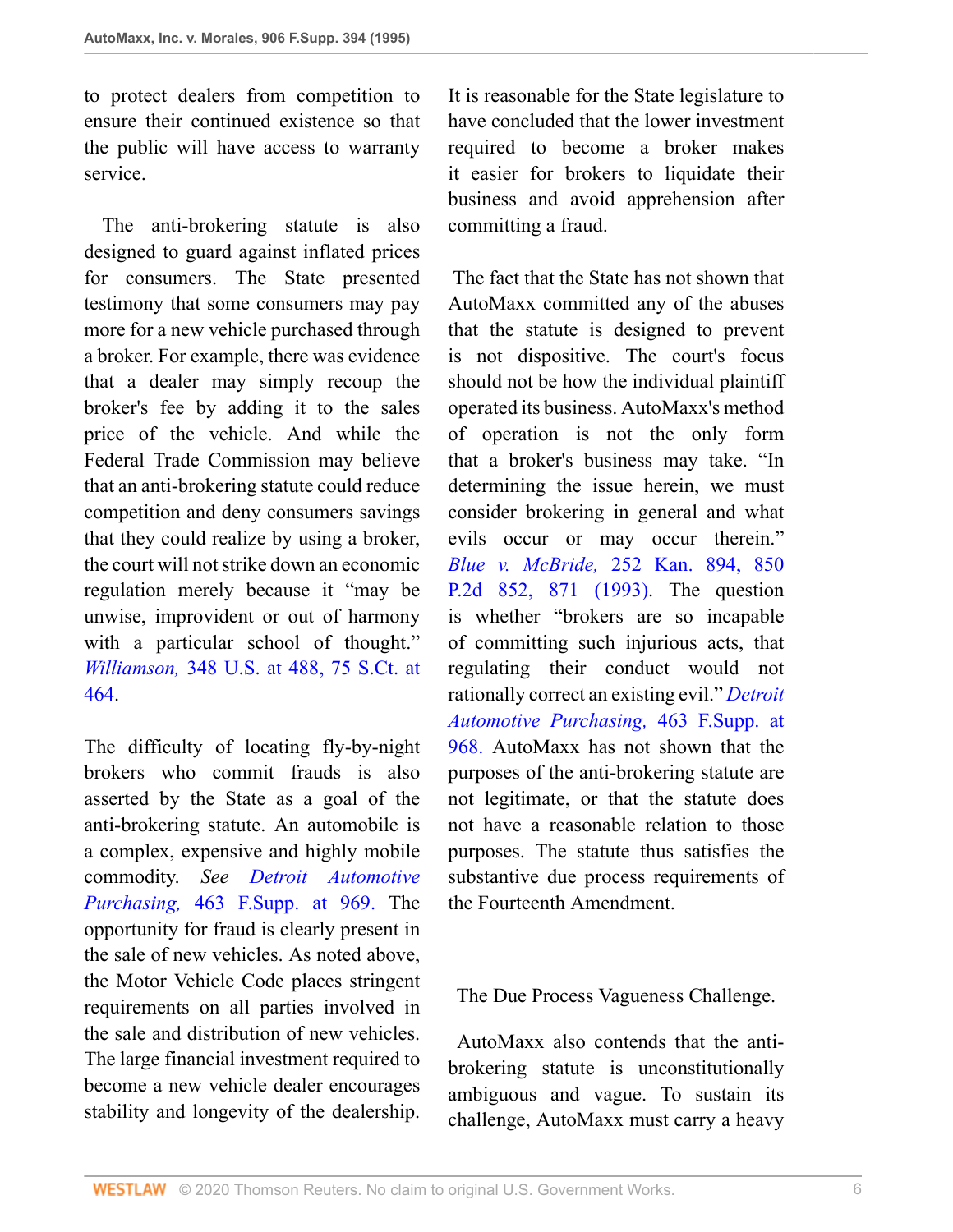burden. An economic regulation is subject to a more lenient vagueness test,

> because its subject matter is often more narrow, and because businesses, which face economic demands to plan behavior carefully, can be expected to consult relevant legislation in advance of action. Indeed, the regulated enterprise may have the ability to clarify the meaning of the regulation by its own inquiry, or by resort to an administrative process.

*[Village of Hoffman Estates v. Flipside,](http://www.westlaw.com/Link/Document/FullText?findType=Y&serNum=1982109837&pubNum=0000708&originatingDoc=I3e815b11564411d9bf30d7fdf51b6bd4&refType=RP&fi=co_pp_sp_708_1193&originationContext=document&vr=3.0&rs=cblt1.0&transitionType=DocumentItem&contextData=(sc.UserEnteredCitation)#co_pp_sp_708_1193) [Hoffman Estates, Inc.,](http://www.westlaw.com/Link/Document/FullText?findType=Y&serNum=1982109837&pubNum=0000708&originatingDoc=I3e815b11564411d9bf30d7fdf51b6bd4&refType=RP&fi=co_pp_sp_708_1193&originationContext=document&vr=3.0&rs=cblt1.0&transitionType=DocumentItem&contextData=(sc.UserEnteredCitation)#co_pp_sp_708_1193)* 455 U.S. 489, 498, [102 S.Ct. 1186, 1193, 71 L.Ed.2d 362](http://www.westlaw.com/Link/Document/FullText?findType=Y&serNum=1982109837&pubNum=0000708&originatingDoc=I3e815b11564411d9bf30d7fdf51b6bd4&refType=RP&fi=co_pp_sp_708_1193&originationContext=document&vr=3.0&rs=cblt1.0&transitionType=DocumentItem&contextData=(sc.UserEnteredCitation)#co_pp_sp_708_1193) [\(1982\)](http://www.westlaw.com/Link/Document/FullText?findType=Y&serNum=1982109837&pubNum=0000708&originatingDoc=I3e815b11564411d9bf30d7fdf51b6bd4&refType=RP&fi=co_pp_sp_708_1193&originationContext=document&vr=3.0&rs=cblt1.0&transitionType=DocumentItem&contextData=(sc.UserEnteredCitation)#co_pp_sp_708_1193) (footnotes omitted).

 However, an additional consideration warrants heightened scrutiny in this case. The substantial penalties available for violation of the anti-brokering statute give it a "quasi-criminal" character that requires a stricter test. *Id.* [at 498–99,](http://www.westlaw.com/Link/Document/FullText?findType=Y&serNum=1982109837&pubNum=708&originatingDoc=I3e815b11564411d9bf30d7fdf51b6bd4&refType=RP&fi=co_pp_sp_708_1193&originationContext=document&vr=3.0&rs=cblt1.0&transitionType=DocumentItem&contextData=(sc.UserEnteredCitation)#co_pp_sp_708_1193) [102 S.Ct. at 1193–94.](http://www.westlaw.com/Link/Document/FullText?findType=Y&serNum=1982109837&pubNum=708&originatingDoc=I3e815b11564411d9bf30d7fdf51b6bd4&refType=RP&fi=co_pp_sp_708_1193&originationContext=document&vr=3.0&rs=cblt1.0&transitionType=DocumentItem&contextData=(sc.UserEnteredCitation)#co_pp_sp_708_1193) Nevertheless, even under a stricter standard the statute passes muster.

The anti-brokering statute defines a broker as anyone who, "for a fee, commission, or other valuable consideration, arranges or offers to arrange a transaction involving the sale, for purposes other than resale, of a new motor vehicle," and who is not a dealer, representative, distributor, employee of a **\*401** dealer, representative, distributor, or the vehicle's owner. TMVCC § 1.03(10). AutoMaxx has not pointed to a single word or phrase that it claims is ambiguous or vague. Instead, AutoMaxx relies on the Motor Vehicle Division's inconsistent application of the statute as evidence that the statute is unconstitutional.

 However, "the principal inquiry is whether the law affords fair warning of what is proscribed." *[Village of Hoffman](http://www.westlaw.com/Link/Document/FullText?findType=Y&serNum=1982109837&pubNum=708&originatingDoc=I3e815b11564411d9bf30d7fdf51b6bd4&refType=RP&fi=co_pp_sp_708_1195&originationContext=document&vr=3.0&rs=cblt1.0&transitionType=DocumentItem&contextData=(sc.UserEnteredCitation)#co_pp_sp_708_1195) Estates,* [455 U.S. at 503, 102 S.Ct. at](http://www.westlaw.com/Link/Document/FullText?findType=Y&serNum=1982109837&pubNum=708&originatingDoc=I3e815b11564411d9bf30d7fdf51b6bd4&refType=RP&fi=co_pp_sp_708_1195&originationContext=document&vr=3.0&rs=cblt1.0&transitionType=DocumentItem&contextData=(sc.UserEnteredCitation)#co_pp_sp_708_1195) [1195–96.](http://www.westlaw.com/Link/Document/FullText?findType=Y&serNum=1982109837&pubNum=708&originatingDoc=I3e815b11564411d9bf30d7fdf51b6bd4&refType=RP&fi=co_pp_sp_708_1195&originationContext=document&vr=3.0&rs=cblt1.0&transitionType=DocumentItem&contextData=(sc.UserEnteredCitation)#co_pp_sp_708_1195) Under this test, AutoMaxx's challenge must fail. AutoMaxx's activities fall squarely within the definition of brokering in the Code. AutoMaxx was aware of the statute from at least 1991 when it was first investigated. The Motor Vehicle Division's decision not to proceed against AutoMaxx in 1991 does not render the statute ambiguous or vague. AutoMaxx is in effect arguing that any failure to prosecute an open violation of a law will render that law vague. This argument is without merit.

AutoMaxx next argues that the Motor Vehicle Division considers various "other elements" not specified in the statute to determine if a party's activities constitute brokering. The language of the antibrokering statute is broad. The effect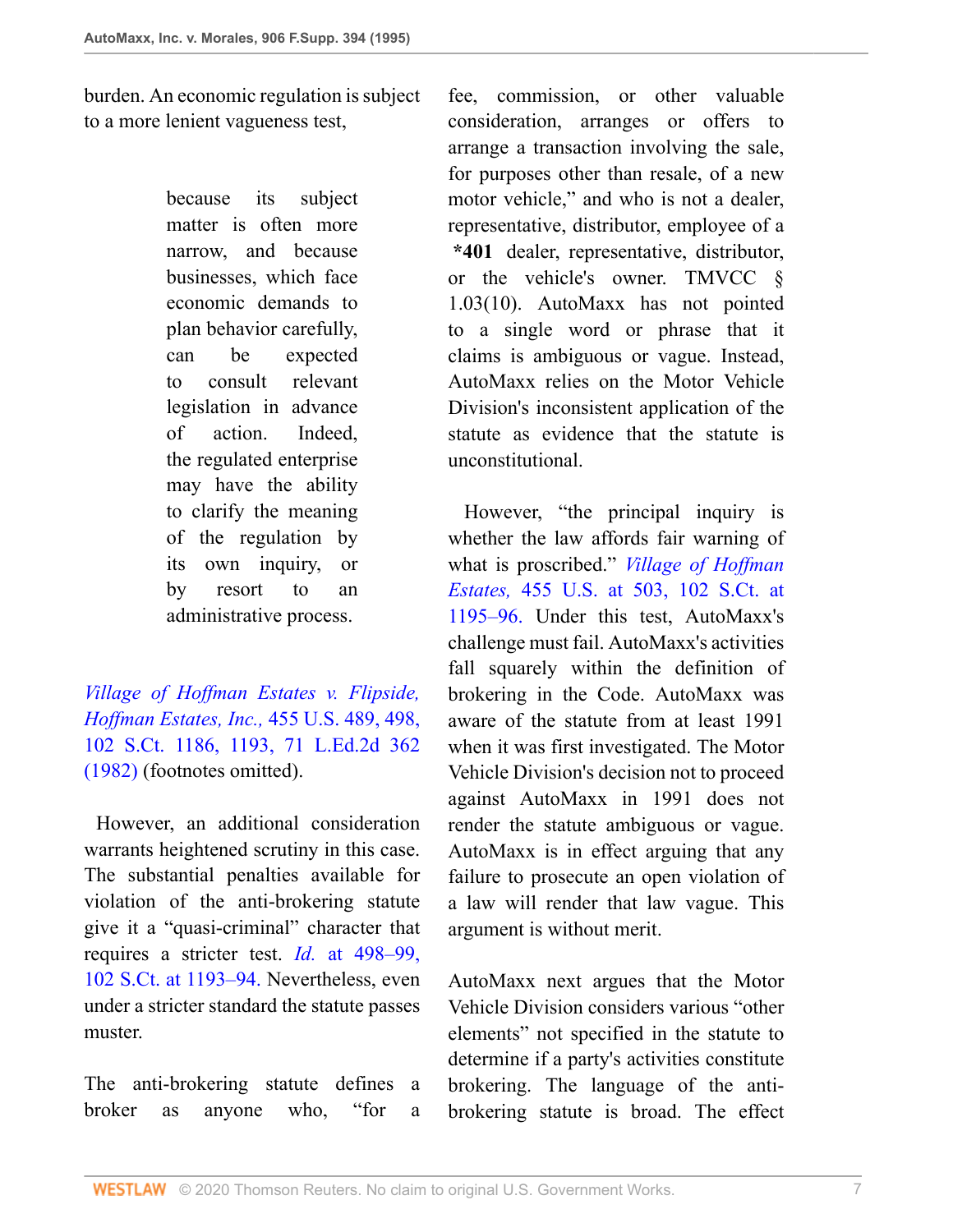of considering these "other elements" before bringing an enforcement action is to narrow the statute's scope. Giving the statute a narrow construction does not to make the statute vague.

The Equal Protection Challenge.

 The Equal Protection clause of the Fourteenth Amendment provides that no State shall "deny to any person within its jurisdiction the equal protection of the laws." [U.S. Const. Amend. 14, § 1.](http://www.westlaw.com/Link/Document/FullText?findType=L&pubNum=1000583&cite=USCOAMENDXIVS1&originatingDoc=I3e815b11564411d9bf30d7fdf51b6bd4&refType=LQ&originationContext=document&vr=3.0&rs=cblt1.0&transitionType=DocumentItem&contextData=(sc.UserEnteredCitation)) The Equal Protection clause does not forbid state legislatures from discriminating between classes of persons—the clause only requires that similarly situated persons be treated alike. *[Nordlinger v.](http://www.westlaw.com/Link/Document/FullText?findType=Y&serNum=1992110118&pubNum=0000708&originatingDoc=I3e815b11564411d9bf30d7fdf51b6bd4&refType=RP&fi=co_pp_sp_708_2331&originationContext=document&vr=3.0&rs=cblt1.0&transitionType=DocumentItem&contextData=(sc.UserEnteredCitation)#co_pp_sp_708_2331) Hahn,* [505 U.S. 1, 8–10, 112 S.Ct. 2326,](http://www.westlaw.com/Link/Document/FullText?findType=Y&serNum=1992110118&pubNum=0000708&originatingDoc=I3e815b11564411d9bf30d7fdf51b6bd4&refType=RP&fi=co_pp_sp_708_2331&originationContext=document&vr=3.0&rs=cblt1.0&transitionType=DocumentItem&contextData=(sc.UserEnteredCitation)#co_pp_sp_708_2331) [2331, 120 L.Ed.2d 1 \(1992\).](http://www.westlaw.com/Link/Document/FullText?findType=Y&serNum=1992110118&pubNum=0000708&originatingDoc=I3e815b11564411d9bf30d7fdf51b6bd4&refType=RP&fi=co_pp_sp_708_2331&originationContext=document&vr=3.0&rs=cblt1.0&transitionType=DocumentItem&contextData=(sc.UserEnteredCitation)#co_pp_sp_708_2331)

 When analyzing a statute drawing a distinction between classes of persons, the standard of review depends upon the nature of the classification. Unless a statute creates a classification that is based on an inherently suspect distinction or jeopardizes fundamental personal rights, the classification need only be rationally related to a legitimate state interest. *Id.; [New Orleans v. Dukes,](http://www.westlaw.com/Link/Document/FullText?findType=Y&serNum=1976142424&pubNum=0000708&originatingDoc=I3e815b11564411d9bf30d7fdf51b6bd4&refType=RP&fi=co_pp_sp_708_2516&originationContext=document&vr=3.0&rs=cblt1.0&transitionType=DocumentItem&contextData=(sc.UserEnteredCitation)#co_pp_sp_708_2516)* [427 U.S. 297, 303, 96 S.Ct. 2513,](http://www.westlaw.com/Link/Document/FullText?findType=Y&serNum=1976142424&pubNum=0000708&originatingDoc=I3e815b11564411d9bf30d7fdf51b6bd4&refType=RP&fi=co_pp_sp_708_2516&originationContext=document&vr=3.0&rs=cblt1.0&transitionType=DocumentItem&contextData=(sc.UserEnteredCitation)#co_pp_sp_708_2516) [2516, 49 L.Ed.2d 511 \(1976\)](http://www.westlaw.com/Link/Document/FullText?findType=Y&serNum=1976142424&pubNum=0000708&originatingDoc=I3e815b11564411d9bf30d7fdf51b6bd4&refType=RP&fi=co_pp_sp_708_2516&originationContext=document&vr=3.0&rs=cblt1.0&transitionType=DocumentItem&contextData=(sc.UserEnteredCitation)#co_pp_sp_708_2516). The types of inherently suspect distinctions that warrant heightened review are those based on race, religion, gender or alienage. *Id.* Moreover, a classification must amount to "invidious discrimination" to violate the Equal Protection clause. *Id.*

 The anti-brokering statute creates a class of persons who may broker new vehicles and a class of persons who may not. These two classes are not similarly situated in respect of the brokering of new vehicles. Dealers, representatives, distributors, the employees of dealers, representatives and distributors, and the owner of the vehicle being offered for sale, may all lawfully "broker" a new vehicle. Dealers, representatives, and distributors are persons who have demonstrated their ability to meet the needs of new vehicle purchasers. They are subject to stringent licensing requirements designed to ensure that they possess the financial resources, business integrity, and physical facilities required to service the needs of the public. Their large investment provides some guarantee that they will behave responsibly and lawfully to protect that investment. The class excluded from brokering consists of persons who have not demonstrated their ability to meet the public's needs. They have no large investment to protect and may reasonably be considered to pose a greater risk of committing fraud and abuse.

The class permitted to broker new vehicles also includes the owner of the vehicle being offered for sale. Only a licensed dealer may buy new vehicles for resale, so this provision represents a de minimis exception to allow those who are not in the business of selling new vehicles to arrange for the sale of new vehicles they own. It is not unreasonable for the legislature to have concluded that vehicle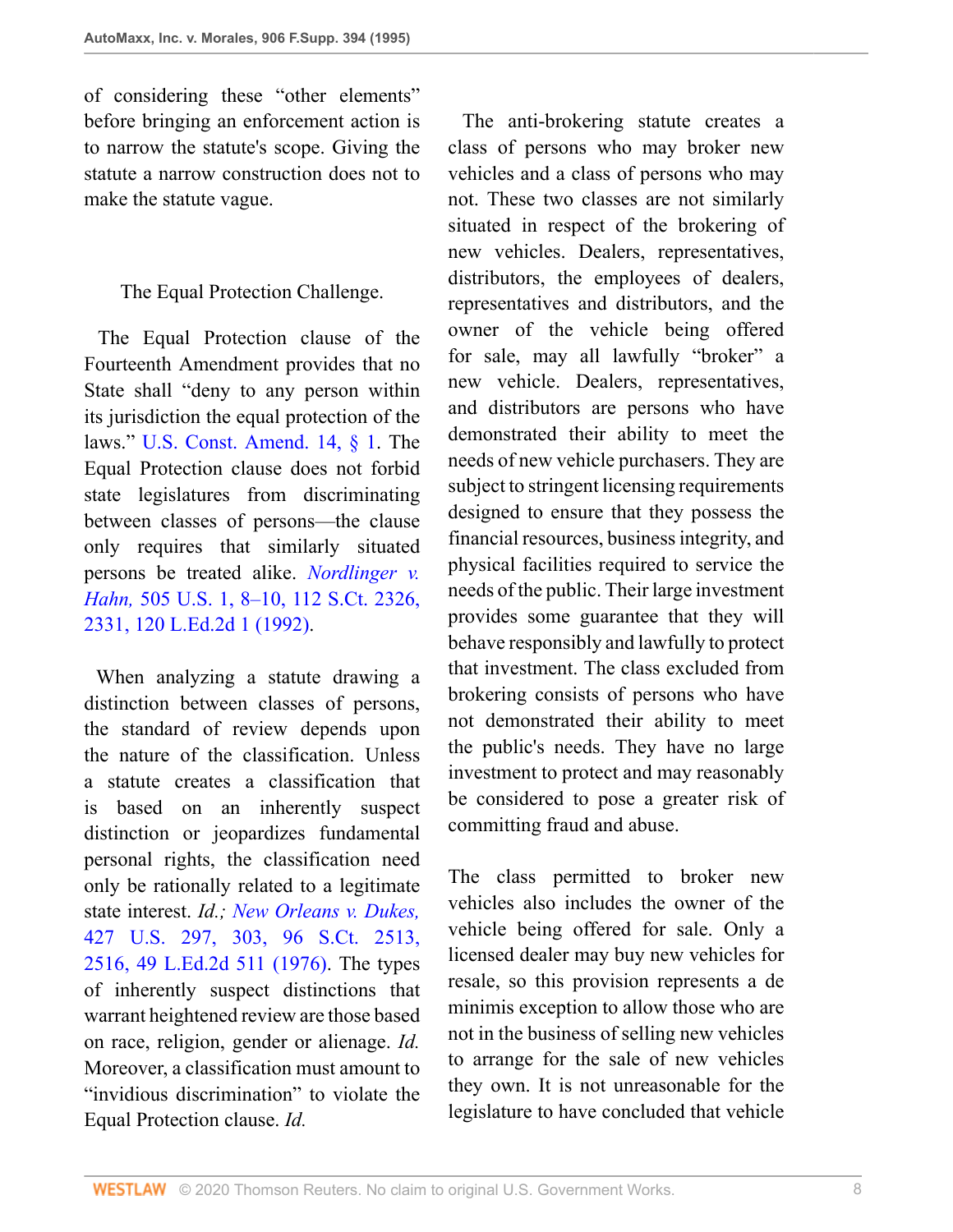owners present a lesser risk of fraud and abuse than non-owners.

The anti-brokering statute deals with classes who are not similarly situated with **\*402** respect to the brokering of new vehicles. Because the statute's classification is not based on race, gender, alienage, religion, or national origin, and it does not jeopardize fundamental personal rights, it need only bear a rational relation to the interests underlying the statute. Although AutoMaxx contends that the statute impinges upon its fundamental rights by restricting its commercial speech, the court finds this argument unconvincing. Any restriction on AutoMaxx's speech is merely incidental to the statute's regulation of an economic activity. Because the antibrokering statute's classification scheme represents a reasonable method of pursuing a legitimate state objective, it does not violate the Equal Protection clause.

The First Amendment Challenge.

 Having found the anti-brokering statute to be a valid economic regulation, the Court must now determine the proper level of scrutiny for reviewing the incidental aspect of the law that regulates speech. The speech component of a brokering transaction is clearly commercial speech. That is, the speech is "expression related solely to the economic interests of the speaker and its audience," or, more narrowly, it "propos[es] a commercial transaction." *[Central Hudson Gas & Elec.](http://www.westlaw.com/Link/Document/FullText?findType=Y&serNum=1980116785&pubNum=0000708&originatingDoc=I3e815b11564411d9bf30d7fdf51b6bd4&refType=RP&fi=co_pp_sp_708_2349&originationContext=document&vr=3.0&rs=cblt1.0&transitionType=DocumentItem&contextData=(sc.UserEnteredCitation)#co_pp_sp_708_2349) [Corp. v. Public Serv. Comm'n,](http://www.westlaw.com/Link/Document/FullText?findType=Y&serNum=1980116785&pubNum=0000708&originatingDoc=I3e815b11564411d9bf30d7fdf51b6bd4&refType=RP&fi=co_pp_sp_708_2349&originationContext=document&vr=3.0&rs=cblt1.0&transitionType=DocumentItem&contextData=(sc.UserEnteredCitation)#co_pp_sp_708_2349)* 447 U.S. [557, 561–62, 100 S.Ct. 2343, 2349,](http://www.westlaw.com/Link/Document/FullText?findType=Y&serNum=1980116785&pubNum=0000708&originatingDoc=I3e815b11564411d9bf30d7fdf51b6bd4&refType=RP&fi=co_pp_sp_708_2349&originationContext=document&vr=3.0&rs=cblt1.0&transitionType=DocumentItem&contextData=(sc.UserEnteredCitation)#co_pp_sp_708_2349) [65 L.Ed.2d 341 \(1980\)](http://www.westlaw.com/Link/Document/FullText?findType=Y&serNum=1980116785&pubNum=0000708&originatingDoc=I3e815b11564411d9bf30d7fdf51b6bd4&refType=RP&fi=co_pp_sp_708_2349&originationContext=document&vr=3.0&rs=cblt1.0&transitionType=DocumentItem&contextData=(sc.UserEnteredCitation)#co_pp_sp_708_2349). Accordingly, the court should apply the intermediate standard of review set out in *[Central](http://www.westlaw.com/Link/Document/FullText?findType=Y&serNum=1980116785&pubNum=0000708&originatingDoc=I3e815b11564411d9bf30d7fdf51b6bd4&refType=RP&originationContext=document&vr=3.0&rs=cblt1.0&transitionType=DocumentItem&contextData=(sc.UserEnteredCitation)) [Hudson Gas & Elec. Corp. v. Public Serv.](http://www.westlaw.com/Link/Document/FullText?findType=Y&serNum=1980116785&pubNum=0000708&originatingDoc=I3e815b11564411d9bf30d7fdf51b6bd4&refType=RP&originationContext=document&vr=3.0&rs=cblt1.0&transitionType=DocumentItem&contextData=(sc.UserEnteredCitation)) Comm'n,* [447 U.S. 557, 100 S.Ct. 2343, 65](http://www.westlaw.com/Link/Document/FullText?findType=Y&serNum=1980116785&pubNum=0000708&originatingDoc=I3e815b11564411d9bf30d7fdf51b6bd4&refType=RP&originationContext=document&vr=3.0&rs=cblt1.0&transitionType=DocumentItem&contextData=(sc.UserEnteredCitation)) [L.Ed.2d 341 \(1980\).](http://www.westlaw.com/Link/Document/FullText?findType=Y&serNum=1980116785&pubNum=0000708&originatingDoc=I3e815b11564411d9bf30d7fdf51b6bd4&refType=RP&originationContext=document&vr=3.0&rs=cblt1.0&transitionType=DocumentItem&contextData=(sc.UserEnteredCitation)) [6](#page-8-0)

<span id="page-8-1"></span><span id="page-8-0"></span>[6](#page-8-1) AutoMaxx contends that the court should apply the strict scrutiny test of *[R.A.V. v. City of St.](http://www.westlaw.com/Link/Document/FullText?findType=Y&serNum=1992111890&pubNum=0000708&originatingDoc=I3e815b11564411d9bf30d7fdf51b6bd4&refType=RP&originationContext=document&vr=3.0&rs=cblt1.0&transitionType=DocumentItem&contextData=(sc.UserEnteredCitation)) Paul, Minn.,* [505 U.S. 377, 112 S.Ct. 2538, 120](http://www.westlaw.com/Link/Document/FullText?findType=Y&serNum=1992111890&pubNum=0000708&originatingDoc=I3e815b11564411d9bf30d7fdf51b6bd4&refType=RP&originationContext=document&vr=3.0&rs=cblt1.0&transitionType=DocumentItem&contextData=(sc.UserEnteredCitation)) [L.Ed.2d 305 \(1992\).](http://www.westlaw.com/Link/Document/FullText?findType=Y&serNum=1992111890&pubNum=0000708&originatingDoc=I3e815b11564411d9bf30d7fdf51b6bd4&refType=RP&originationContext=document&vr=3.0&rs=cblt1.0&transitionType=DocumentItem&contextData=(sc.UserEnteredCitation)) However, *R.A.V.* dealt with a content-based restriction on speech. The antibrokering statute at issue in the present case is not content-based. The statute is aimed at regulating the business of brokering, not the speech of brokers. The statute does not proscribe what a broker may or may not say—it makes the business of brokering unlawful, and thus makes *any* conduct or speech made in furtherance of brokering unlawful.

Furthermore, the Supreme Court recently affirmed the proposition that commercial speech relating to unlawful activity may be freely regulated in *[Florida Bar v. Went For](http://www.westlaw.com/Link/Document/FullText?findType=Y&serNum=1995132542&pubNum=0000708&originatingDoc=I3e815b11564411d9bf30d7fdf51b6bd4&refType=RP&originationContext=document&vr=3.0&rs=cblt1.0&transitionType=DocumentItem&contextData=(sc.UserEnteredCitation)) It, Inc.,* [515 U.S. 618, 115 S.Ct. 2371, 132](http://www.westlaw.com/Link/Document/FullText?findType=Y&serNum=1995132542&pubNum=0000708&originatingDoc=I3e815b11564411d9bf30d7fdf51b6bd4&refType=RP&originationContext=document&vr=3.0&rs=cblt1.0&transitionType=DocumentItem&contextData=(sc.UserEnteredCitation)) [L.Ed.2d 541 \(1995\).](http://www.westlaw.com/Link/Document/FullText?findType=Y&serNum=1995132542&pubNum=0000708&originatingDoc=I3e815b11564411d9bf30d7fdf51b6bd4&refType=RP&originationContext=document&vr=3.0&rs=cblt1.0&transitionType=DocumentItem&contextData=(sc.UserEnteredCitation))

 Under this test, the first inquiry for the court is whether the speech at issue relates to an illegal activity or is misleading. *[Central Hudson,](http://www.westlaw.com/Link/Document/FullText?findType=Y&serNum=1980116785&pubNum=0000708&originatingDoc=I3e815b11564411d9bf30d7fdf51b6bd4&refType=RP&fi=co_pp_sp_708_2351&originationContext=document&vr=3.0&rs=cblt1.0&transitionType=DocumentItem&contextData=(sc.UserEnteredCitation)#co_pp_sp_708_2351)* 447 U.S. [at 566, 100 S.Ct. at 2351](http://www.westlaw.com/Link/Document/FullText?findType=Y&serNum=1980116785&pubNum=0000708&originatingDoc=I3e815b11564411d9bf30d7fdf51b6bd4&refType=RP&fi=co_pp_sp_708_2351&originationContext=document&vr=3.0&rs=cblt1.0&transitionType=DocumentItem&contextData=(sc.UserEnteredCitation)#co_pp_sp_708_2351) (stating, "for commercial speech to come within [the First Amendment], it at least must concern lawful activity....") (citing *[Pittsburgh](http://www.westlaw.com/Link/Document/FullText?findType=Y&serNum=1973126436&pubNum=708&originatingDoc=I3e815b11564411d9bf30d7fdf51b6bd4&refType=RP&originationContext=document&vr=3.0&rs=cblt1.0&transitionType=DocumentItem&contextData=(sc.UserEnteredCitation)) [Press Co. v. Human Rel. Comm'n,](http://www.westlaw.com/Link/Document/FullText?findType=Y&serNum=1973126436&pubNum=708&originatingDoc=I3e815b11564411d9bf30d7fdf51b6bd4&refType=RP&originationContext=document&vr=3.0&rs=cblt1.0&transitionType=DocumentItem&contextData=(sc.UserEnteredCitation))* 413 [U.S. 376, 93 S.Ct. 2553, 37 L.Ed.2d](http://www.westlaw.com/Link/Document/FullText?findType=Y&serNum=1973126436&pubNum=708&originatingDoc=I3e815b11564411d9bf30d7fdf51b6bd4&refType=RP&originationContext=document&vr=3.0&rs=cblt1.0&transitionType=DocumentItem&contextData=(sc.UserEnteredCitation)) [669,](http://www.westlaw.com/Link/Document/FullText?findType=Y&serNum=1973126436&pubNum=708&originatingDoc=I3e815b11564411d9bf30d7fdf51b6bd4&refType=RP&originationContext=document&vr=3.0&rs=cblt1.0&transitionType=DocumentItem&contextData=(sc.UserEnteredCitation)) *reh'g denied,* [414 U.S. 881, 94 S.Ct.](http://www.westlaw.com/Link/Document/FullText?findType=Y&serNum=1973203889&pubNum=0000708&originatingDoc=I3e815b11564411d9bf30d7fdf51b6bd4&refType=RP&originationContext=document&vr=3.0&rs=cblt1.0&transitionType=DocumentItem&contextData=(sc.UserEnteredCitation)) [30, 38 L.Ed.2d 128 \(1973\)\)](http://www.westlaw.com/Link/Document/FullText?findType=Y&serNum=1973203889&pubNum=0000708&originatingDoc=I3e815b11564411d9bf30d7fdf51b6bd4&refType=RP&originationContext=document&vr=3.0&rs=cblt1.0&transitionType=DocumentItem&contextData=(sc.UserEnteredCitation)). If the State may constitutionally prohibit an activity, it may also prohibit commercial speech relating to that activity. In the instant case,